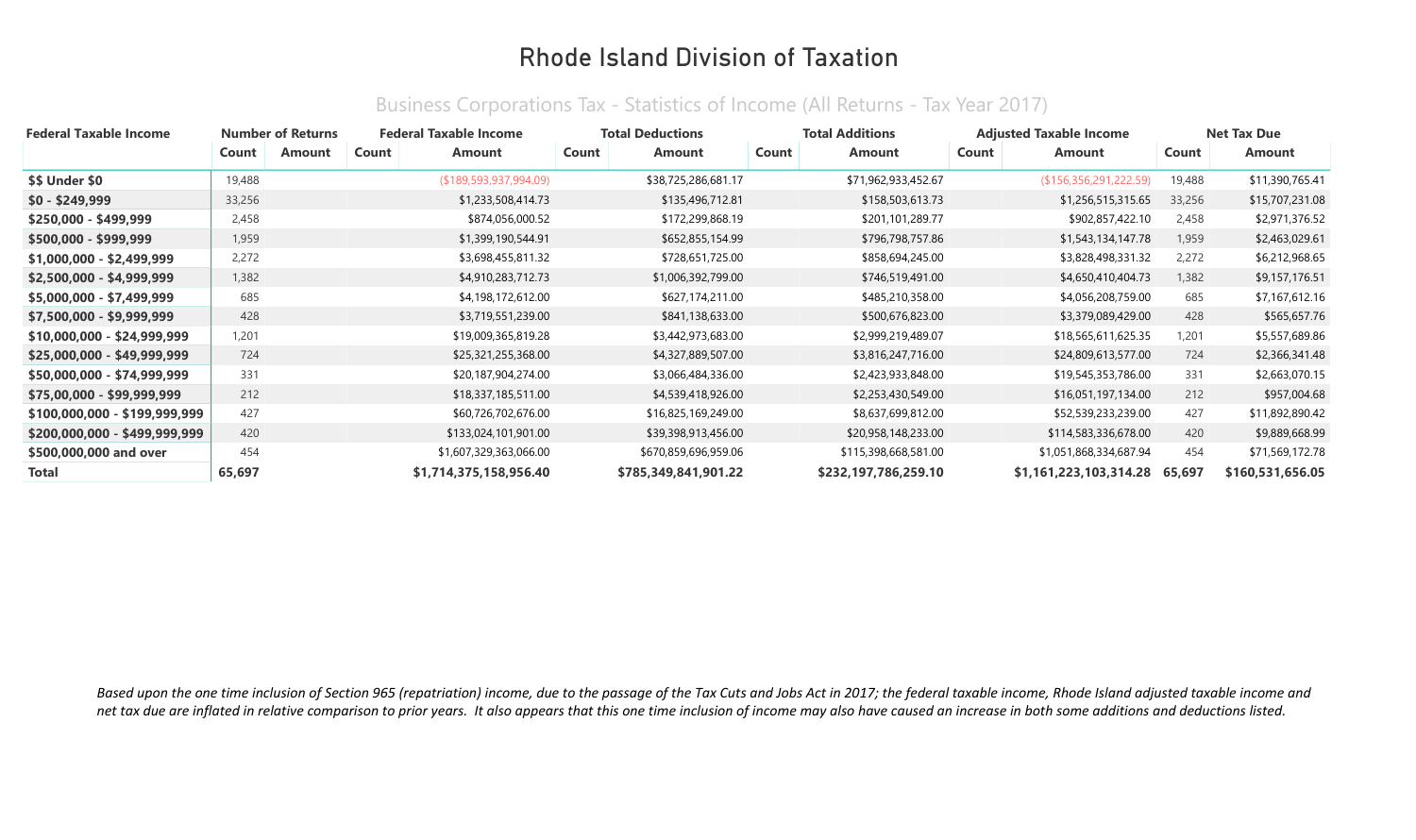| <b>Federal Taxable Income</b> |        | <b>Number of Returns</b> |       | <b>Net Operating Loss</b> |       | <b>Special Deductions</b> |       | <b>Exempt Dividends And Interest</b> |           | <b>Foreign Dividends and Gross-Up</b> |       | <b>Bonus Depreciation and Sec 179 - Deductions</b> |       | <b>Discharge Of Indebtedness</b> |       | <b>Modification For Tax Incentives</b> |
|-------------------------------|--------|--------------------------|-------|---------------------------|-------|---------------------------|-------|--------------------------------------|-----------|---------------------------------------|-------|----------------------------------------------------|-------|----------------------------------|-------|----------------------------------------|
|                               | Count  | Amount                   | Count | Amount                    | Count | Amount                    | Count | <b>Amount</b>                        | Count     | <b>Amount</b>                         | Count | <b>Amount</b>                                      | Count | Amount                           | Count | Amount                                 |
| <b>\$\$ Under \$0</b>         | 19,488 |                          | 28    | \$373,089,775.00          | 331   | \$7,610,994,183.00        | 461   | \$9,408,243,133.00                   | 89        | \$3,971,626,537.00                    | 4.715 | \$18,280,428,874.66                                | 21    | \$1,411,333,436.00               | 30    | \$76,783,692.51                        |
| $$0 - $249,999$               | 33,256 |                          | 1,045 | \$32,023,954.33           | 165   | \$3,296,663.50            | 157   | \$10,434,569.12                      |           | \$1,025,346.00                        | 5,657 | \$89,519,015.67                                    |       | \$36,651.05                      | 77    | \$90,598.21                            |
| \$250,000 - \$499,999         | 2,458  |                          | 93    | \$23,951,771.17           | 27    | \$2,660,537.00            | 59    | \$12,306,995.00                      |           | \$70,585.00                           | 941   | \$133,377,434.02                                   |       |                                  |       | \$93,091.00                            |
| \$500,000 - \$999,999         | 1,959  |                          | 84    | \$45,006,744.00           | 34    | \$31,293,357.00           | 51    | \$482,236,958.05                     |           | \$1,412,068.00                        | 839   | \$92,151,884.94                                    |       | \$893,535.00                     |       | \$139,337.00                           |
| \$1,000,000 - \$2,499,999     | 2,272  |                          | 99    | \$102,902,863.00          | 53    | \$98,052,660.00           | 81    | \$39,222,155.00                      |           | \$3,160,359.00                        | 951   | \$492,704,996.00                                   |       | \$1,989,164.00                   |       | \$890.00                               |
| \$2,500,000 - \$4,999,999     | 1,382  |                          | 85    | \$192,227,769.00          | 52    | \$240,638,045.00          | 94    | \$75,989,641.00                      | <b>12</b> | \$17,383,557.00                       | 602   | \$480,831,956.00                                   |       |                                  |       | \$257,163.00                           |
| \$5,000,000 - \$7,499,999     | 685    |                          | 42    | \$141,222,688.00          | 36    | \$24,678,728.00           | 61    | \$204,462,878.00                     |           | \$10,635,172.00                       | 300   | \$243,923,659.00                                   |       | \$3,795,179.00                   |       | \$164,246.00                           |
| \$7,500,000 - \$9,999,999     | 428    |                          | 39    | \$247,733,224.00          | 27    | \$69,486,735.00           | 34    | \$65,238,175.00                      | -14       | \$148,507,546.00                      | 176   | \$302,317,750.00                                   |       | \$7,820,536.00                   |       | \$36,800.00                            |
| \$10,000,000 - \$24,999,999   | 1,201  |                          | 105   | \$878,314,080.00          | 91    | \$534,638,983.00          | 146   | \$550,313,167.00                     | 37        | \$94,596,376.00                       | 490   | \$1,354,806,807.00                                 |       | \$24,273,503.00                  |       | \$20,671,872.00                        |
| \$25,000,000 - \$49,999,999   | 724    |                          | 64    | \$1,045,312,471.00        | 65    | \$608,046,654.00          | 89    | \$763,634,507.00                     | 31        | \$66,885,818.00                       | 305   | \$1,783,201,460.00                                 |       | \$61,599,398.00                  |       | \$1,144,525.00                         |
| \$50,000,000 - \$74,999,999   | 331    |                          | 32    | \$1,004,753,654.00        | 43    | \$365,137,089.00          | 65    | \$522,469,654.00                     | 19        | \$54,137,142.00                       | 139   | \$1,114,039,980.00                                 |       | \$8,810,247.00                   |       |                                        |
| \$75,00,000 - \$99,999,999    | 212    |                          | 26    | \$1,051,277,383.00        | 23    | \$1,167,930,641.00        | 55    | \$1,013,280,982.00                   | 28        | \$172,317,860.00                      | 91    | \$1,126,638,219.00                                 |       | \$8,651,298.00                   |       | \$24,494.00                            |
| \$100,000,000 - \$199,999,999 | 427    |                          | 58    | \$2,740,910,884.00        | 80    | \$3,248,768,605.00        | 122   | \$5,210,231,740.00                   | 58        | \$369,009,151.00                      | 205   | \$5,198,303,017.00                                 |       | \$50,422,959.00                  |       | \$7,522,893.00                         |
| \$200,000,000 - \$499,999,999 | 420    |                          | 86    | \$7,099,887,045.00        | 120   | \$8,015,132,463.00        | 173   | \$11,241,946,568.00                  | 106       | \$2,782,092,079.00                    | 229   | \$9,951,699,156.00                                 |       | \$106,463,355.00                 |       | \$221,109,261.00                       |
| \$500,000,000 and over        | 454    |                          | 135   | \$30,233,069,475.06       | 195   | \$165,732,059,713.00      | 316   | \$394,211,086,102.00                 | 234       | \$39,650,185,539.00                   | 277   | \$38,019,784,269.00                                | 21    | \$2,991,017,276.00               |       | \$28,445,297.00                        |
| <b>Total</b>                  | 65,697 |                          | 2.021 | \$45,211,683,780.56       | 1,342 | \$187,752,815,056.50      | 1.964 | \$423,811,097,224.17                 | 652       | \$47,343,045,135.00 15,917            |       | \$78,663,728,478.29                                | 81    | \$4,677,106,537.05               | 152   | \$356,484,159.72                       |

#### Business Corporations Tax - Statistics of Income (All Returns - Deductions from Federal Taxable Income - Tax Year 2017)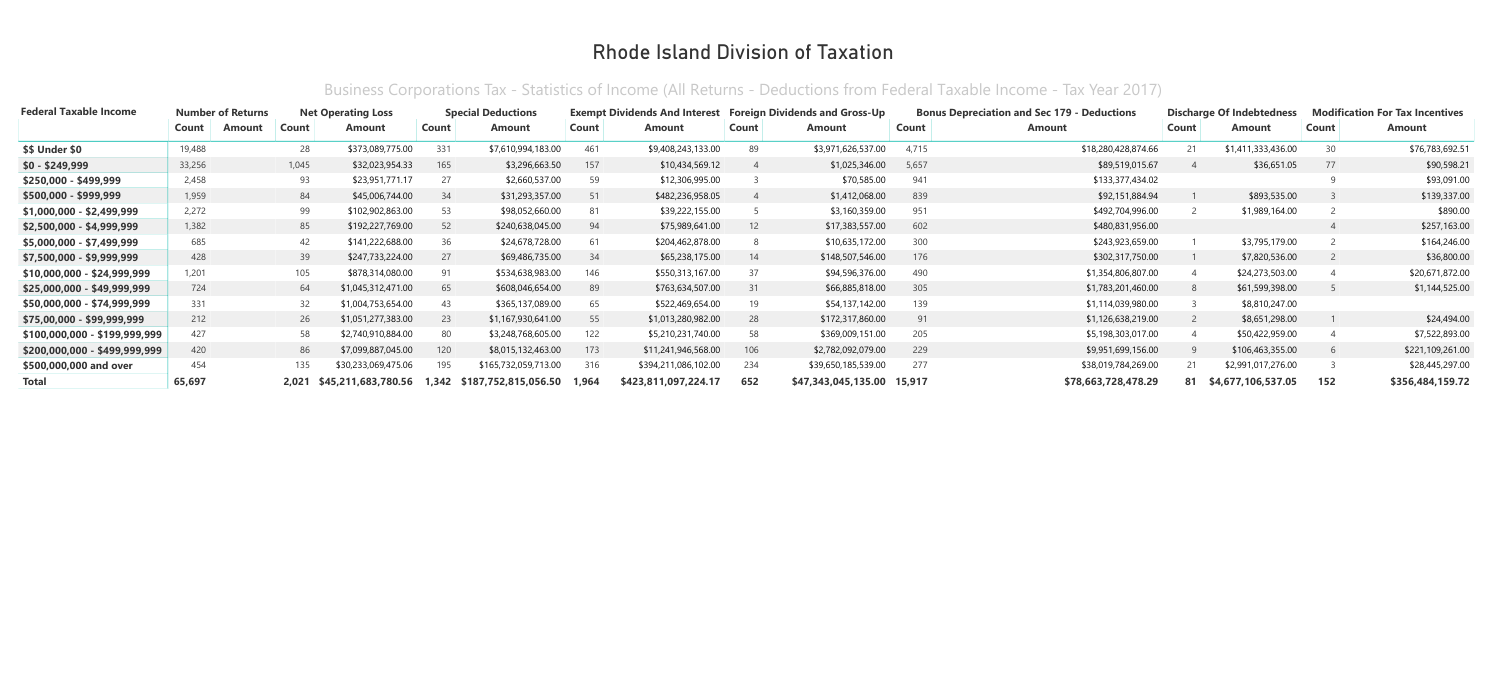#### Business Corporations Tax - Statistics of Income (All Returns - Additions To Federal Taxable Income - Tax Year 2017)

| <b>Federal Taxable Income</b> |        | <b>Number of Returns</b> |       | Interest Income     |       | <b>RI Corporate Taxes</b> |        | <b>Bonus Depreciation and Sec 179 - Additions</b> |       | <b>Domestic Production Activity Addback</b> |                 | <b>Intangible Addback</b> |
|-------------------------------|--------|--------------------------|-------|---------------------|-------|---------------------------|--------|---------------------------------------------------|-------|---------------------------------------------|-----------------|---------------------------|
|                               | Count  | Amount                   | Count | <b>Amount</b>       | Count | Amount                    | Count  | <b>Amount</b>                                     | Count | Amount                                      | Count           | <b>Amount</b>             |
| <b>\$\$ Under \$0</b>         | 19,488 |                          | 189   | \$2,643,603,317.83  | 2,697 | \$111,915,190.50          | 3,640  | \$69,123,864,086.45                               | 28    | \$142,497,831.00                            | 10 <sup>°</sup> | \$1,160,126.00            |
| $$0 - $249,999$               | 33,256 |                          | 119   | \$1,962,745.57      | 1,890 | \$6,252,012.37            | 2,484  | \$133,963,216.92                                  | 167   | \$16,473,063.44                             | 3               | \$5,335.00                |
| $$250,000 - $499,999$         | 2,458  |                          | 34    | \$1,150,066.66      | 250   | \$2,585,795.00            | 476    | \$196,405,198.11                                  | 51    | \$1,694,788.00                              |                 | \$474.00                  |
| $$500,000 - $999,999$         | 1,959  |                          | 49    | \$649,109,053.00    | 222   | \$3,291,225.00            | 504    | \$141,429,158.86                                  | 48    | \$3,561,024.00                              |                 |                           |
| $$1,000,000 - $2,499,999$     | 2.272  |                          | 75    | \$9,294,926.00      | 337   | \$8,698,965.00            | 686    | \$812,183,107.00                                  | 70    | \$28,974,875.00                             |                 |                           |
| \$2,500,000 - \$4,999,999     | 1,382  |                          | 78    | \$39,803,352.00     | 258   | \$7,286,387.00            | 493    | \$683,194,304.00                                  | 70    | \$21,983,762.00                             | 3               | \$4,019.00                |
| $$5,000,000 - $7,499,999$     | 685    |                          | 39    | \$15,398,602.00     | 161   | \$13,607,553.00           | 270    | \$434,487,916.00                                  | 55    | \$23,683,162.00                             |                 | \$100,878.00              |
| \$7,500,000 - \$9,999,999     | 428    |                          | 22    | \$2,746,395.00      | 100   | \$3,289,615.00            | 173    | \$474,167,462.00                                  | 33    | \$20,514,140.00                             |                 | \$450.00                  |
| \$10,000,000 - \$24,999,999   | 1,201  |                          | 94    | \$30,073,372.00     | 331   | \$67,690,320.00           | 510    | \$2,763,111,494.07                                | 127   | \$139,370,311.00                            |                 | \$1,250,297.00            |
| $$25,000,000 - $49,999,999$   | 724    |                          | 71    | \$269,685,840.00    | 237   | \$22,630,554.00           | 336    | \$3,307,277,069.00                                | 102   | \$218,924,607.00                            |                 |                           |
| \$50,000,000 - \$74,999,999   | 331    |                          | 35    | \$13,419,283.00     | 111   | \$50,740,368.00           | 171    | \$2,164,041,569.00                                | 50    | \$191,182,940.00                            |                 | \$4,828,764.00            |
| \$75,00,000 - \$99,999,999    | 212    |                          | 22    | \$7,452,191.00      | 73    | \$12,073,343.00           | 105    | \$2,056,847,306.00                                | 36    | \$177,077,982.00                            |                 |                           |
| \$100,000,000 - \$199,999,999 | 427    |                          | 46    | \$709,731,459.00    | 171   | \$141,815,253.00          | 220    | \$7,188,060,688.00                                | 85    | \$624,916,511.00                            |                 |                           |
| \$200,000,000 - \$499,999,999 | 420    |                          | 58    | \$2,280,263,401.00  | 213   | \$67,153,764.00           | 250    | \$16,912,244,571.00                               | 122   | \$1,614,813,425.00                          |                 | \$86,107,751.00           |
| \$500,000,000 and over        | 454    |                          | 101   | \$4,032,319,994.00  | 274   | \$314,059,408.00          | 338    | \$91,575,594,781.00                               | 208   | \$19,554,533,843.00                         |                 |                           |
| <b>Total</b>                  | 65,697 |                          | 1,032 | \$10,706,013,998.06 | 7,325 | \$833,089,752.87          | 10.656 | \$197,966,871,927.41                              | 1.252 | \$22,780,202,264.44                         |                 | 22 \$93,458,094.00        |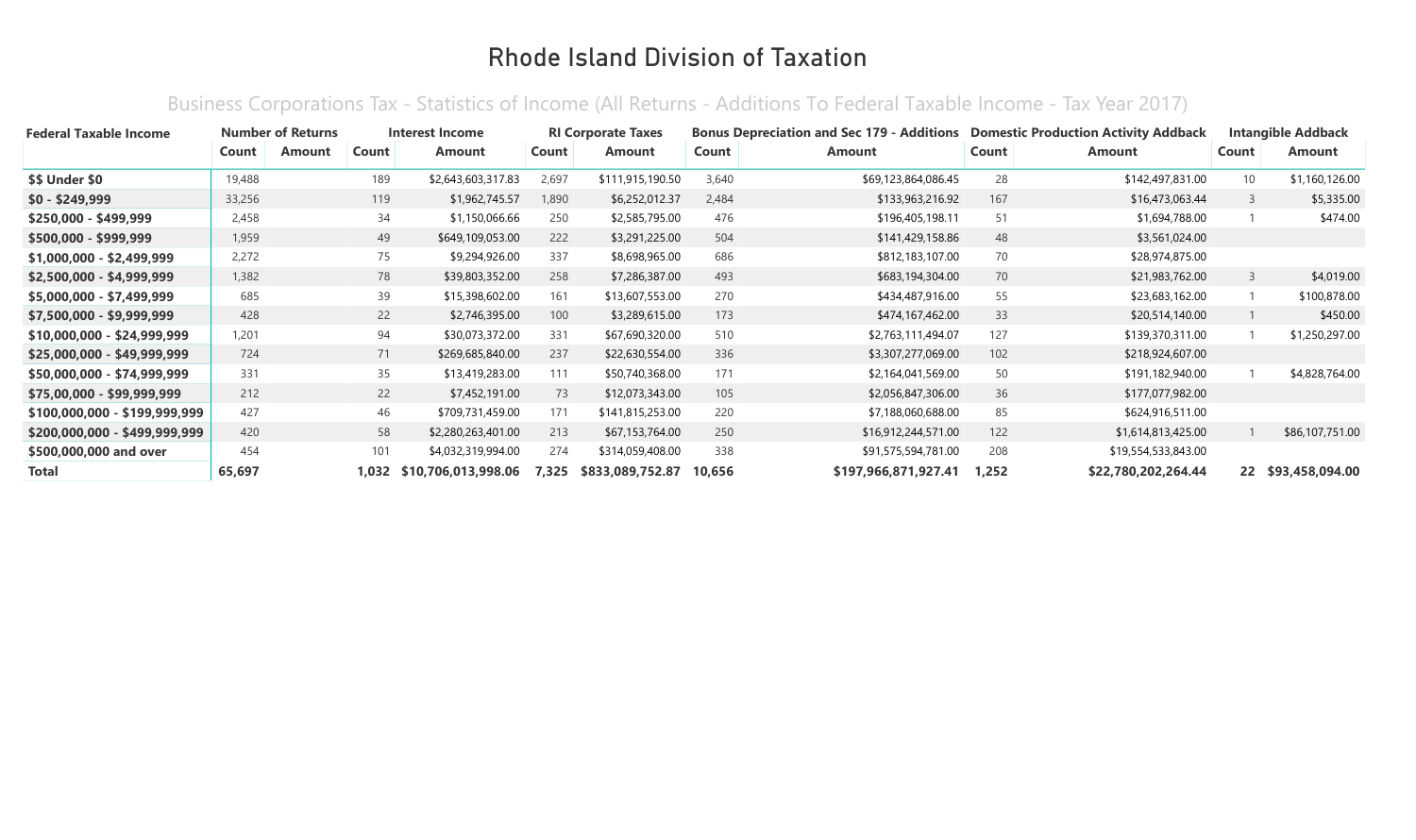| <b>Federal Taxable Income</b> |        | <b>Number of Returns</b> |       | <b>Historic Structure</b> |       | <b>Motion Picture</b> |                | <b>Investment Tax</b> |                | <b>R&amp;D Facilities Expense</b> R&D Facilities Property |                |               |                | <b>Other</b>     |
|-------------------------------|--------|--------------------------|-------|---------------------------|-------|-----------------------|----------------|-----------------------|----------------|-----------------------------------------------------------|----------------|---------------|----------------|------------------|
|                               | Count  | Amount                   | Count | Amount                    | Count | Amount                | Count          | Amount                | Count          | <b>Amount</b>                                             | Count          | <b>Amount</b> | Count          | Amount           |
| \$\$ Under \$0                | 19,488 |                          |       |                           |       |                       | $\overline{c}$ | \$4,404.00            | $\overline{2}$ | \$121,790.00                                              |                |               |                |                  |
| $$0 - $249,999$               | 33,256 |                          |       |                           |       |                       | 9              | \$52,762.00           | $\overline{2}$ | \$11,046.00                                               |                |               | $\overline{2}$ | \$1,000.06       |
| $$250,000 - $499,999$         | 2,458  |                          |       |                           |       |                       | 3              | \$18,401.00           | 6              | \$57,928.00                                               |                |               |                | \$0.06           |
| \$500,000 - \$999,999         | 1,959  |                          |       | \$16,357.00               |       |                       | $\overline{2}$ | \$18,629.00           |                | \$16,757.00                                               |                |               |                | \$9,462.00       |
| \$1,000,000 - \$2,499,999     | 2,272  |                          |       |                           |       |                       | 4              | \$93,454.00           | 4              | \$72,500.00                                               |                |               |                |                  |
| \$2,500,000 - \$4,999,999     | 1,382  |                          |       |                           |       |                       | $\overline{2}$ | \$14,361.00           | $\overline{2}$ | \$60,268.00                                               |                |               |                |                  |
| \$5,000,000 - \$7,499,999     | 685    |                          |       |                           |       |                       |                | \$35,824.00           |                | \$153,228.00                                              |                |               |                |                  |
| \$7,500,000 - \$9,999,999     | 428    |                          |       |                           |       |                       |                | \$1,386.00            | $\overline{2}$ | \$46,225.00                                               |                |               |                |                  |
| $$10,000,000 - $24,999,999$   | 1,201  |                          |       |                           |       |                       |                | \$167,729.00          | 4              | \$4,386.00                                                |                |               |                |                  |
| \$25,000,000 - \$49,999,999   | 724    |                          |       |                           |       |                       |                |                       | $\overline{2}$ | \$12,790.00                                               |                |               |                |                  |
| \$50,000,000 - \$74,999,999   | 331    |                          |       |                           |       |                       |                | \$214,184.00          | $\overline{2}$ | \$444,747.00                                              |                |               |                |                  |
| \$75,00,000 - \$99,999,999    | 212    |                          |       |                           |       |                       |                | \$10,861.00           |                | \$989.00                                                  |                |               |                |                  |
| \$100,000,000 - \$199,999,999 | 427    |                          |       |                           |       |                       |                | \$8,932.00            | 4              | \$63,169.00                                               |                |               |                | \$20,122.00      |
| \$200,000,000 - \$499,999,999 | 420    |                          |       |                           |       |                       | $\mathsf{2}$   | \$156,301.00          | $\overline{4}$ | \$62,572.00                                               | $\mathbf{1}$   | \$60,142.00   | $\overline{2}$ | \$12,679.00      |
| \$500,000,000 and over        | 454    |                          |       |                           |       | \$1,322,213.19        | 9              | \$185,436.00          | 18             | \$1,363,187.00                                            | $\mathbf{1}$   | \$15,993.00   | $\mathbf{2}$   | \$2,164,978.00   |
| Total                         | 65,697 |                          |       | 1 \$16,357.00             |       | 1 \$1,322,213.19      | 39             | \$982,664.00          | 55             | \$2,491,582.00                                            | $\overline{2}$ | \$76,135.00   |                | 9 \$2,208,241.12 |

#### Business Corporations Tax - Statistics of Income (All Returns - Credits - Tax Year 2017)